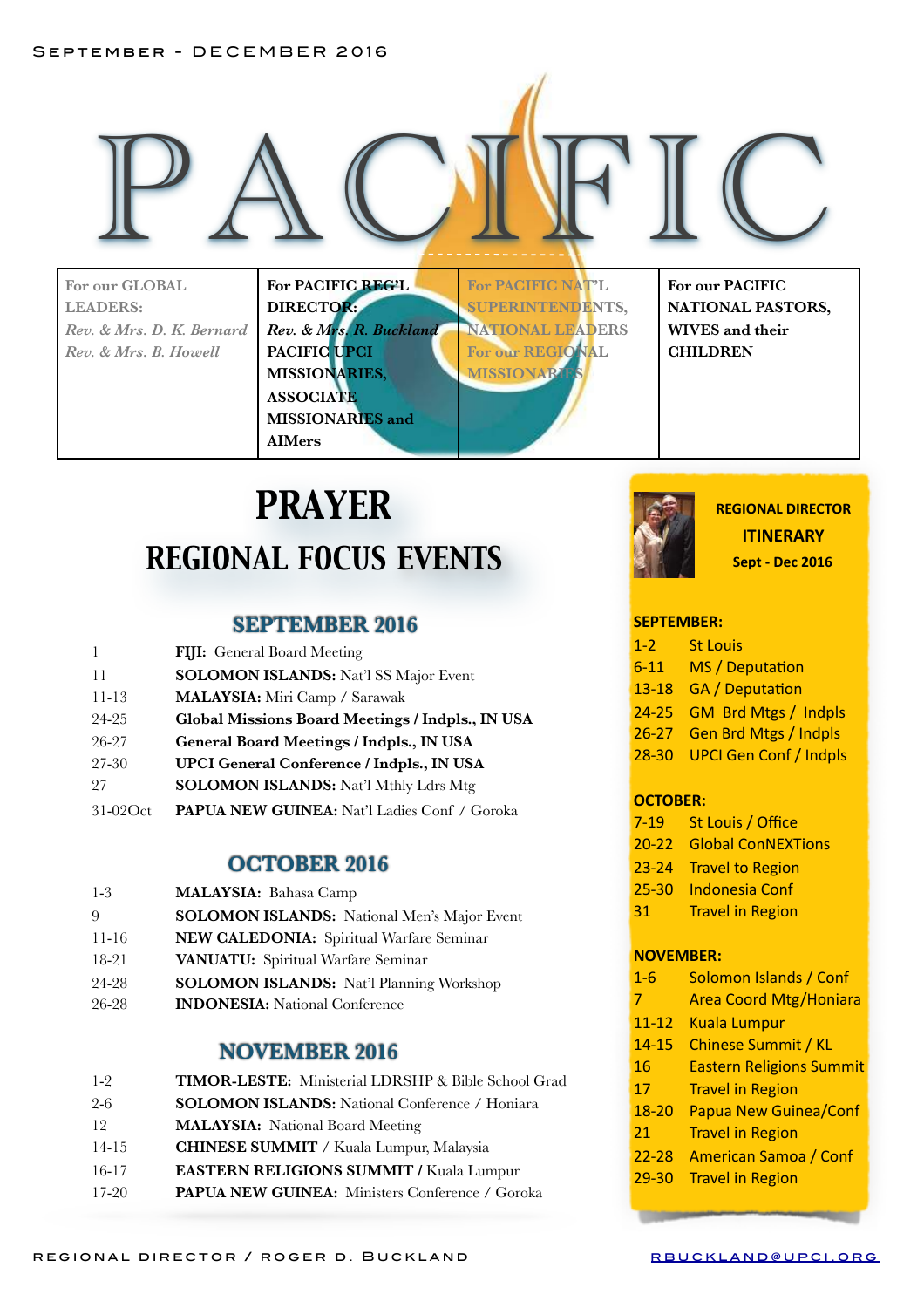# ACIFIC PRAYER & PRAISE

# **PACIFIC PRAISE REPORTS**

### **DECEMBER 2016**

| $2 - 4$     | <b>FIJI:</b> General Conference / Suva           |
|-------------|--------------------------------------------------|
| 11-13       | MALAYSIA: National Youth Camp / Kuala Lumpur     |
| $30-01$ Jan | <b>AUSTRALIA:</b> Executive Brd Mtgs / Melbourne |

### **REGIONAL DIRECTOR Itinerary continued ...**

#### **DECEMBER**

1-4 FIJI / Conference **5** Travel from Region 6-15 St Louis / Office 16-18 Chicago, IL **Merry Christmas with Family and** *Friends!*

**Missionary Kevin Vacca**  reports official **GROUND BREAKING** for the **Margaret Doxey Theological School in the PHILIPPINES** ~ Special appreciation and gratitude to **Pastor JERRY DEAN!**







**LDI / PHILIPPINES 2016! And yet another GOD-ANOINTED seminar. Thank you to Brother TERRY SHOCK and his TEAM for outstanding ministry.**



**PRAY for our PACIFIC Deputizing Missionaries: • Rev. and Mrs. Brandon Borders & family** *(New Zealand)*  **• Rev. and Mrs. Jonathan Parker & family** *(Philippines)*

*Meet the newest member of the PACIFIC Missionary TEAM, born to Brandon & Mollie Borders (to NZ)! Audrey Grace Borders, born July 13!* 

## **Our Pacific Region VISION:**

 **"To Reach Every Inhabited Island of the Vast Pacific Region with the Apostolic Message through Labouring Together in Apostolic Ministry."**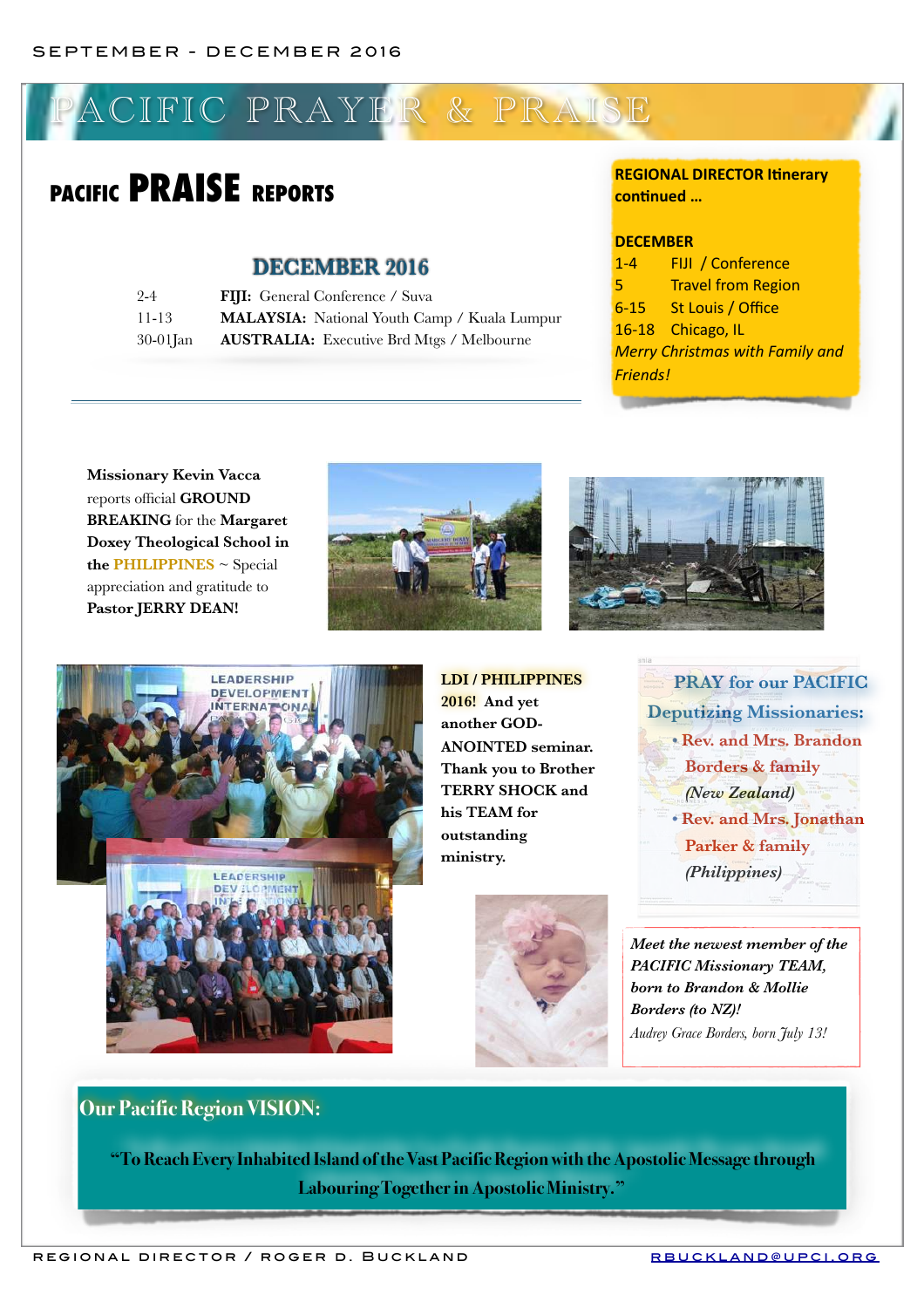CIFIC PRAYER & PRAISE



# **PACIFIC PRAISE REPORTS**

### **VANUATU!**

Missionaries **Peter and Robyn GRATION** roll up their sleeves as soon as they arrived back to the field following deputation. A powerful TYPHOON came through during their absence, leaving devastation in its wake. However, BEFORE and AFTER photos show how *unity in His purpose brings his blessings!* 







**PACIFIC STATE** 

**Recent 2016 VANUATU CONFERENCE Report:** 

- 50 baptized!
- 100 received the Holy Ghost!
- Bible School Graduation!



**AUSTRALIA!** Pastor **Jonathan DOWNS** and his congregation BREAK-GROUND for new Canberra church building extension! Our prayers for His blessings and provision throughout this project!



Aboriginal ladies from central Australia travelled a total of 31 hrs to attend LADIES Conference!

#### BAPTISM in **TONGA!**





**GUAM VBS 2016!** Bro & Sis. **Ron DeGuzman** report an exciting 1st yr after Next Steppers helped kick off the inaugural VBS last year!



**Retired MISSIONARY, Rev & Mrs. Rodger WHITE, return to INDONESIA and MALAYSIA as Retro-Missionary.**  A 65 day trip, ministering 35 times in 15 different locations / church services, revival mtgs & seminars! *Thank You & Bless You!* 

**Declaring His praise in the islands!**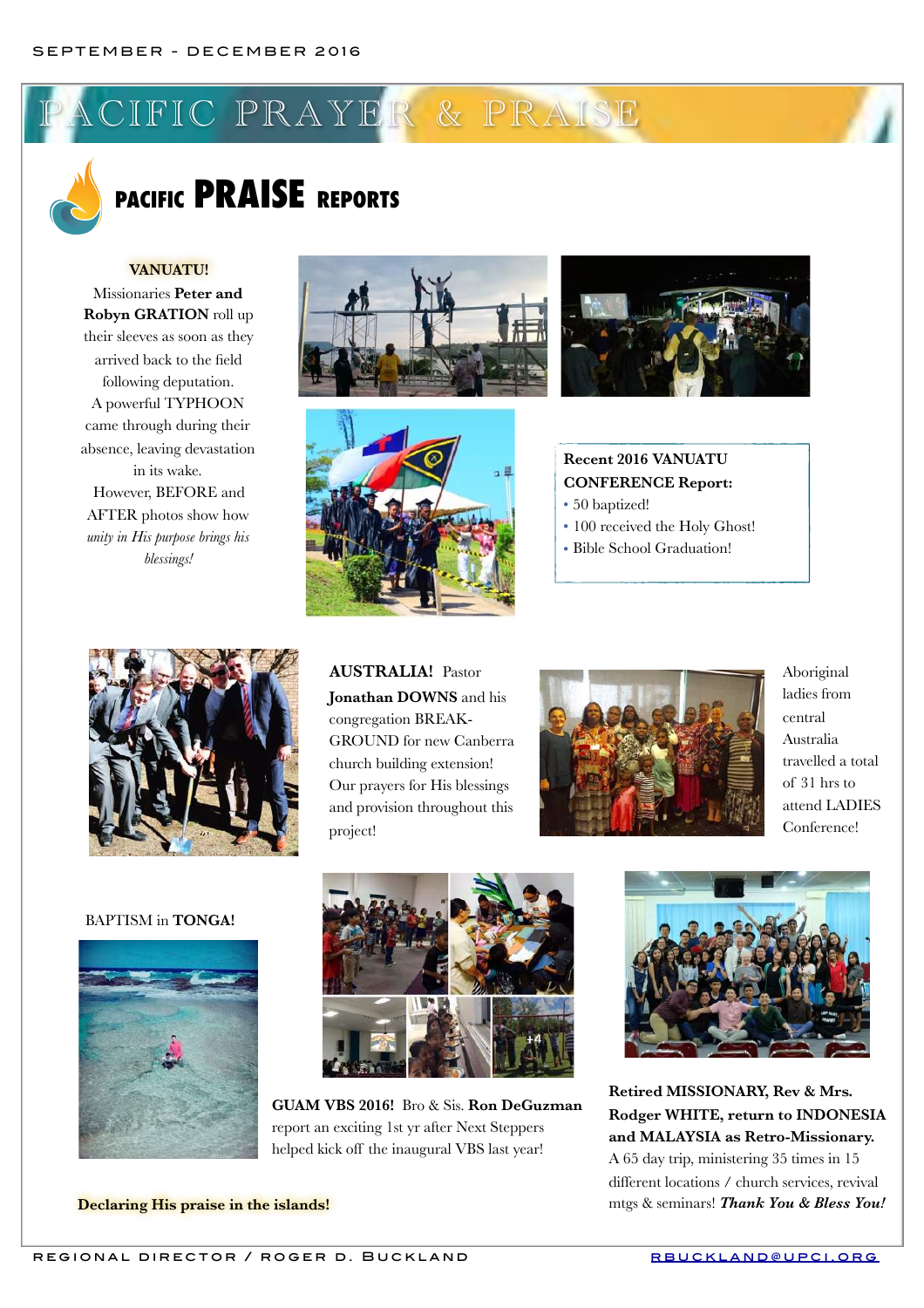

# **PACIFIC PRAISE REPORTS #PAC4Him!**

### Our Regional MISSION:

**"Is That Every Believer be Apostolic in Doctrine, Apostolic in Lifestyle, Apostolic in Ministry, and Apostolic in Purpose, thereby actively fulfilling the Great Commission by Going, Reaching and Teaching."**

**A few exciting reports coming in from our PACIFIC REGIONAL MISSIONARIES who are actively building His Kingdom through reaching and training! #PAC4Him Thanks to our PAC Nations for your financial support & prayer!**

**TIMOR-LESTE ~ PAC Reg'l Missionary Rev & Mrs Michael PERRY**



**Bible School Students in the capital city of Dili:** 3 at Certificate Level and 2 at Diploma Level!



Preaching, Teaching and Living His Word results in repentance, baptisms and Holy Ghost infillings!



84 children at **Children's Revival**, **6 filled with the Holy Spirit and 1 adult!** *Outstanding teaching!*

**KIRIBATI ~ PAC Reg'l Missionary Rev & Mrs Dan VITAYAKI**



**Preaching, Teaching, Going, Doing!**

**Declaring His praise in the islands!**



3 day trip to an outer island for visitation and evangelism!